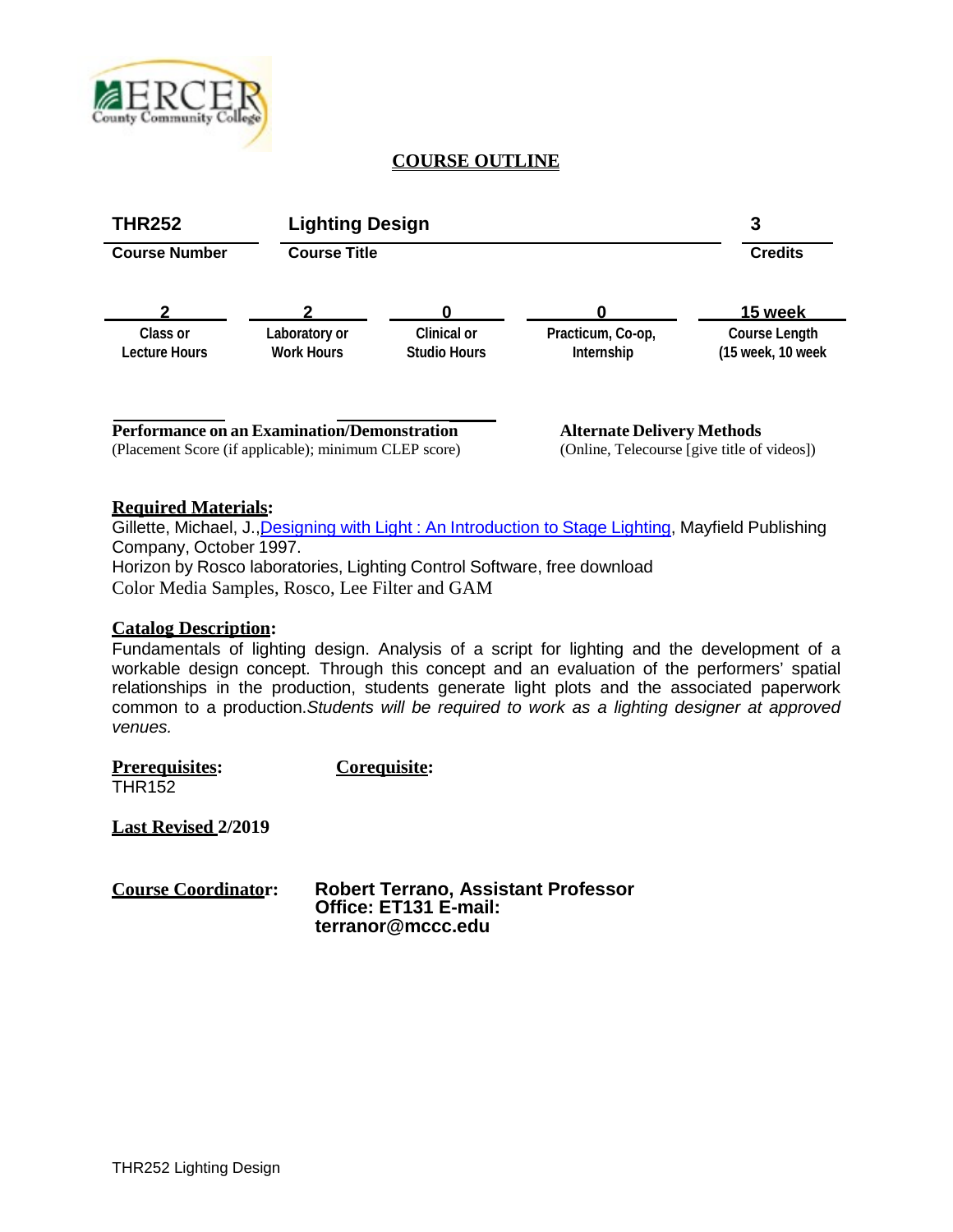### **Available Resources:**

#### **Books**

### [Stage Lighting Revealed:](http://service.bfast.com/bfast/click?bfmid=2181&sourceid=1284695&bfpid=1558702903&bfmtype=book) A Design

[and Execution Handbook](http://service.bfast.com/bfast/click?bfmid=2181&sourceid=1284695&bfpid=1558702903&bfmtype=book) **ISBN:** 1558702903 **Author:** Glen Cunningham **Publisher:** F & W Publications, Incorporated **Date Published:** March 1993

#### [Theatre Backstage from A](http://service.bfast.com/bfast/click?bfmid=2181&sourceid=1284695&bfpid=0295977175&bfmtype=book) to Z

**ISBN:** 0295977175 **Author:** Warren C. Lounsbury, Norman C. Boulanger **Publisher:** University of Washington Press **Date Published:** January 1999

#### [The ABC of Stage Lighting](http://service.bfast.com/bfast/click?bfmid=2181&sourceid=1284695&bfpid=0896761193&bfmtype=book)

**ISBN:** 0896761193 **Author:** Francis Reid **Publisher:** Quite Specific Media Group, Limited **Date Published:** September 1992

#### Discovering [Stage Lighting](http://service.bfast.com/bfast/click?bfmid=2181&sourceid=1284695&bfpid=0240515455&bfmtype=book)

**ISBN:** 0240515455 **Author:** Francis Reid **Publisher:** Butterworth-Heinemann **Date Published:** December 1998

#### [Lighting the Stage:](http://service.bfast.com/bfast/click?bfmid=2181&sourceid=1284695&bfpid=0240513754&bfmtype=book) A Lighting

[Designer's Experiences](http://service.bfast.com/bfast/click?bfmid=2181&sourceid=1284695&bfpid=0240513754&bfmtype=book) **ISBN:** 0240513754 **Author:** Francis Reid **Publisher:** Butterworth-Heinemann **Date Published:** July 1995 **Format:** Trade Paper

#### Scene [Design and](http://service.bfast.com/bfast/click?bfmid=2181&sourceid=1284695&bfpid=0155016202&bfmtype=book) Stage Lighting

**ISBN:** 0155016202 **Author:** W. Oren Parker, R. Craig Wolf **Publisher:** Harcourt Brace College Publishers **Date Published:** February 1996

#### Light on the [Subject](http://service.bfast.com/bfast/click?bfmid=2181&sourceid=1284695&bfpid=0879101261&bfmtype=book)

**ISBN:** 0879101261 **Author:** David Hays, Designed by Peter Brook **Publisher:** Limelight **Date Published:** November 1989

#### The Stage [Lighting Handbook](http://service.bfast.com/bfast/click?bfmid=2181&sourceid=1284695&bfpid=0878300643&bfmtype=book)

**ISBN:** 0878300643 **Author:** Francis Reid **Publisher:** Routledge **Date Published:** October 1996

THR252 Lighting Design 2 of 5

#### [Stage Lighting Design: The Art, the Craft,](http://service.bfast.com/bfast/click?bfmid=2181&sourceid=1284695&bfpid=0896761398&bfmtype=book) [the Life](http://service.bfast.com/bfast/click?bfmid=2181&sourceid=1284695&bfpid=0896761398&bfmtype=book)

**ISBN:** 0896761398 **Author:** Richard Pilbrow **Publisher:** Quite Specific Media **Date Published:** October 1997

#### Concert Lighting: Techniques, [Art and Business](http://service.bfast.com/bfast/click?bfmid=2181&sourceid=1284695&bfpid=0240802934&bfmtype=book)

**ISBN:** 0240802934 **Author:** James L. Moody **Publisher:** Butterworth-Heinemann **Date Published:** November 1997

#### [The Lighting Art: The Aesthetics of](http://service.bfast.com/bfast/click?bfmid=2181&sourceid=1284695&bfpid=0135010810&bfmtype=book)

#### [Stage Lighting](http://service.bfast.com/bfast/click?bfmid=2181&sourceid=1284695&bfpid=0135010810&bfmtype=book) Design **ISBN:** 0135010810 **Author:** Richard H. Palmer **Publisher:** Prentice Hall

**Date Published:** August 1993

### [Effects for the Theatre](http://service.bfast.com/bfast/click?bfmid=2181&sourceid=1284695&bfpid=0896761363&bfmtype=book)

**ISBN:** 0896761363 **Author:** Graham Walne, Joe Aveline **Publisher:** Quite Specific Media Group **Date Published:** June 1995

### **[Lighting](http://service.bfast.com/bfast/click?bfmid=2181&sourceid=1284695&bfpid=071482514X&bfmtype=book) and Sound**

**ISBN:** 071482514X **Author:** Neil Fraser **Publisher:** Chronicle Books **Date Published:** August 1995

#### [Concert Sound and Lighting Systems](http://service.bfast.com/bfast/click?bfmid=2181&sourceid=1284695&bfpid=024080192X&bfmtype=book)

**ISBN:** 024080192X **Author:** John Vasey **Publisher:** Butterworth-Heinemann **Date Published:** February 1994

#### Theater [Technology](http://service.bfast.com/bfast/click?bfmid=2181&sourceid=1284695&bfpid=0300067666&bfmtype=book)

**ISBN:** 0300067666 **Author:** George C. Izenour **Publisher:** Yale University Press **Date Published:** July 1999

Stage Lighting for Theatre Designers **ISBN:** 0435086855 **Author:** Nigel H. Morgan **Publisher:** Heinemann **Date Published:** December 1997

### Lighting and the [Design Idea](http://service.bfast.com/bfast/click?bfmid=2181&sourceid=1284695&bfpid=0155020692&bfmtype=book)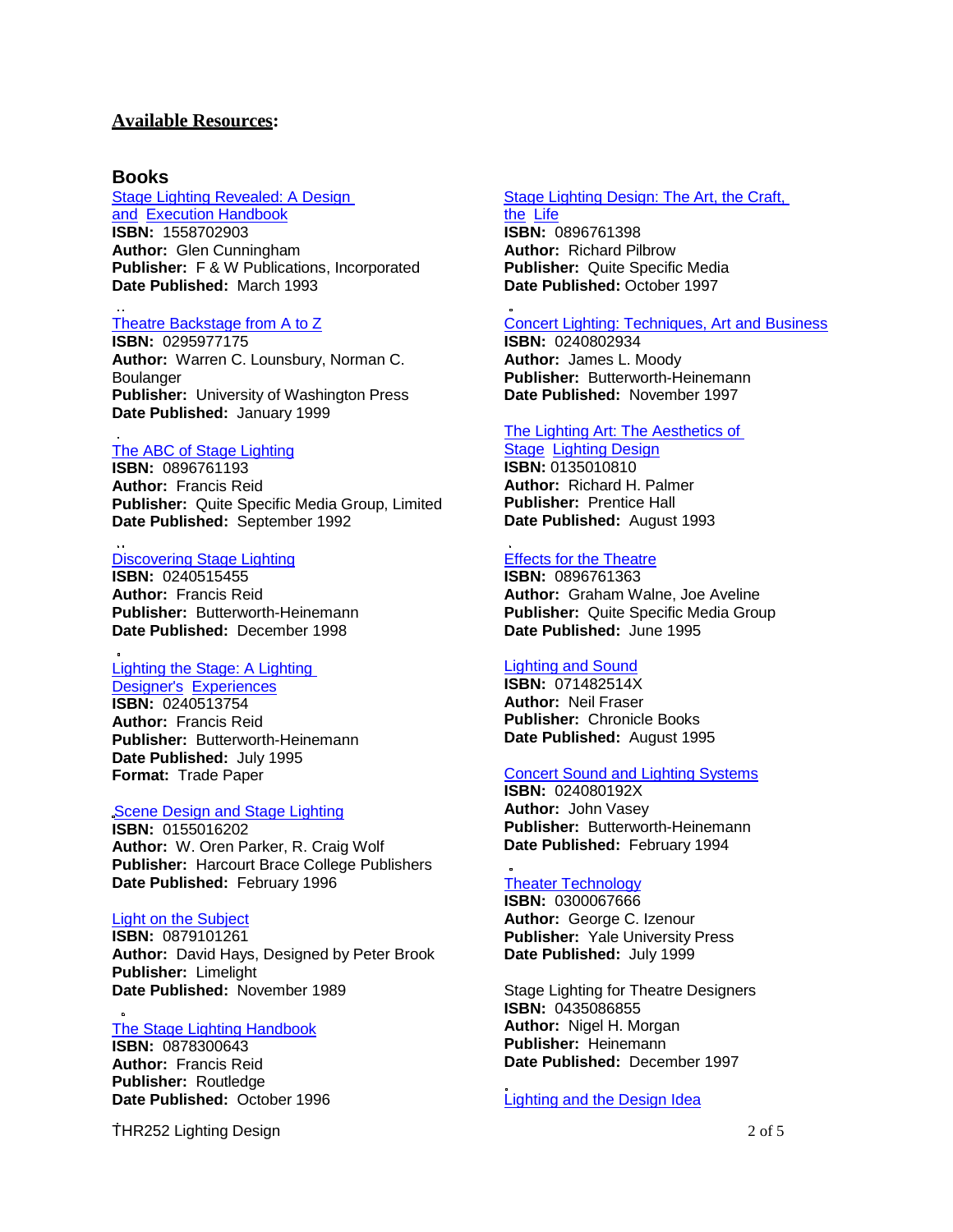**ISBN:** 0155020692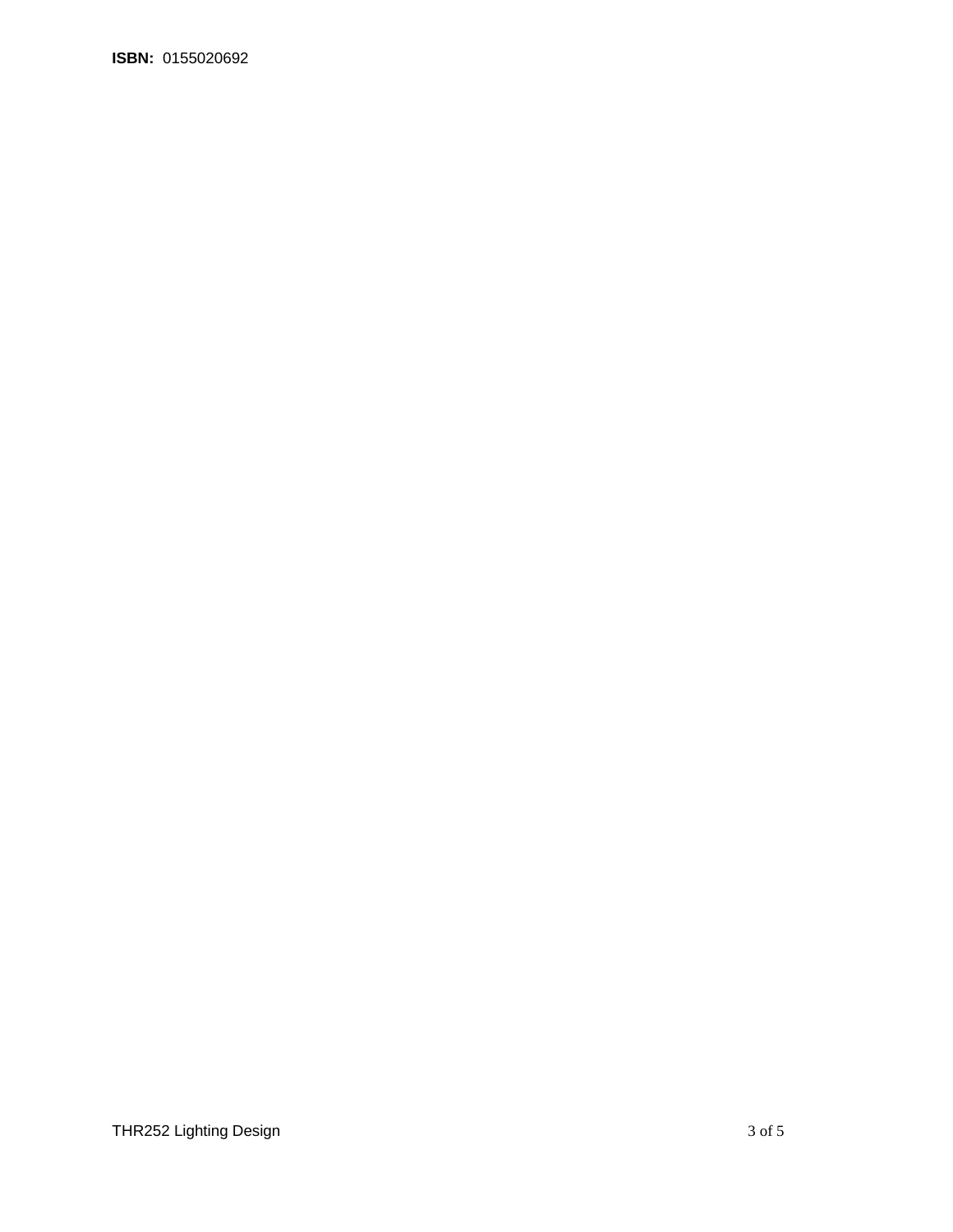**Author:** Linda Essig **Publisher:** Harcourt Brace & Company **[Da](http://service.bfast.com/bfast/click?bfmid=2181&sourceid=1284695&bfpid=0240514769&bfmtype=book)te Published:** April 1998 [Stage Lighting](http://service.bfast.com/bfast/click?bfmid=2181&sourceid=1284695&bfpid=0240514769&bfmtype=book)  [Controls](http://service.bfast.com/bfast/click?bfmid=2181&sourceid=1284695&bfpid=0240514769&bfmtype=book) **ISBN:** 0240514769 **Author:** Uif Sandstrom **Publisher:** Butterworth-Heinemann **Date Published:** November 1997

### [Easy Stage Lighting](http://service.bfast.com/bfast/click?bfmid=2181&sourceid=1284695&bfpid=0834194341&bfmtype=book)

**ISBN:** 0834194341 **Author:** Tim Freeman **Publisher:** Lillenas Publishing Company

### **Magazines:**

**Date Published:** January 1996

Designing with Light : [An Introduction](http://service.bfast.com/bfast/click?bfmid=2181&sourceid=1284695&bfpid=1559345276&bfmtype=book) to **[Stage Lighting](http://service.bfast.com/bfast/click?bfmid=2181&sourceid=1284695&bfpid=1559345276&bfmtype=book) ISBN:** 1559345276 **Author:** J. Michael Gillette **Publisher:** Mayfield Publishing Company **Date Published:** October 1997

# A [Practical Guide to Stage](http://service.bfast.com/bfast/click?bfmid=2181&sourceid=1284695&bfpid=0240803531&bfmtype=book) Lighting

**ISBN:** 0240803531 **Author:** Steven Louis Shelley **Publisher:** Butterworth-Heinemann **Date Published:** March 1999

**Lighting Dimensions Magazine**is the leading international trade magazine for lighting professionals targeting designers and specifiers of entertainment, architectural and commercial lighting. Its editorial reports on the latest technologies and applications for theatre, film, television, clubs, concerts and tours, theme parks, industrial and architectural lighting projects.

## **Websites**

Entertainment Design on-lin[ehttp://www.entertainmentdesignmag.com/](http://www.entertainmentdesignmag.com/)

Lighting Dimensions Online <http://www.lightingdimensions.com/>

Stage Lighting Links <http://www.people.virginia.edu/~rlk3p/desource/links/LinkList.html>

# **Course Goals.**

### *The student will be able to:*

- 1. Analyze a script, score, and concert or entertainment plot for lighting and develop a workable design concept.
- 2. Generate light plots and the associated paperwork common to a production based on the design concept and an evaluation of the performers' spatial relationships in the production.
- 3. Design lights for a theatre production, theme park, or corporate event.

### **Evaluation of Student Learning.**

Students' achievement of the course objectives will be evaluated through the use of the following tools:

- Informal writing in course journals, documenting the student's reactions to course content, reflections on the various lectures, projects, and field trips, and thoughts on their own developing concepts on lighting design. (Goals 1-2)
- Active participation in class field trips to various venues, including preparation of questions beforehand to ensure a lively discussion with professionals on-site. (Goals 1-2)
- An individual project where students will design lights using music from musical, film or concert soundtracks. Students will be graded on concept, lighting plot implementation and execution. (Goal 1)

THR252 Lighting Design **1999** and 1999 and 1999 and 1999 and 1999 and 1999 and 1999 and 1999 and 1999 and 1999 and 1999 and 1999 and 1999 and 1999 and 1999 and 1999 and 1999 and 1999 and 1999 and 1999 and 1999 and 1999 and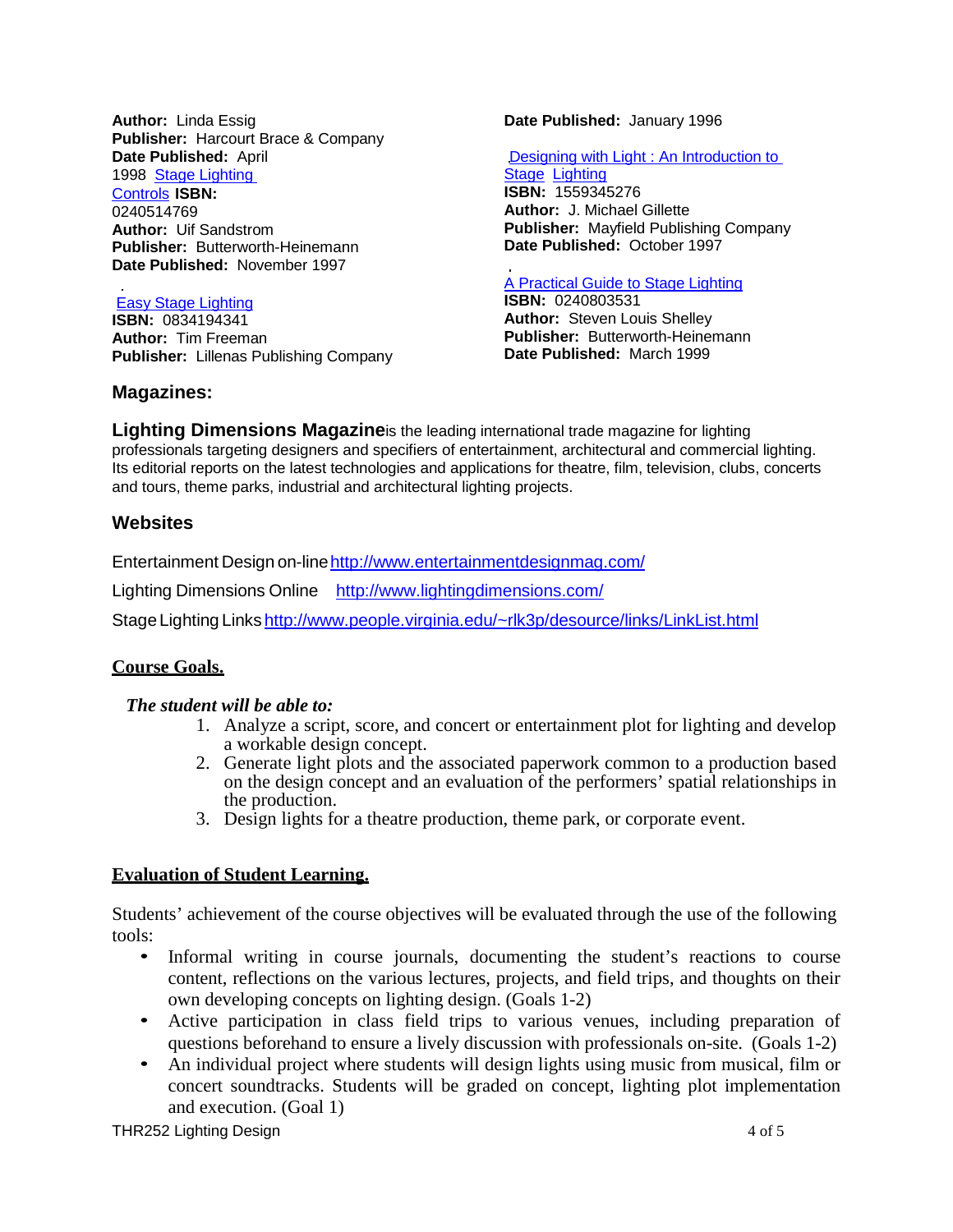- A practicum where students will design lights in an approved local venue. (Goal 2)
- The final project will be the design of lights based on an approved script. The design will include concept all supporting documentation, the CAD drafting of the lighting plot and the cue sheets. (Goals 1-3)

| <b>Evaluation Tools</b>                  | <b>Percentage Of Grade</b> |
|------------------------------------------|----------------------------|
| Journal Writing                          | 5%                         |
| Field Trip Preparation and Participation | 5%                         |
| <b>Lighting Design Terminology Test</b>  | 10%                        |
| <b>Lighting Design/Music Project</b>     | 20%                        |
| Practicum                                | 20%                        |
| Final lighting design project            | 30%                        |
| <b>Class Participation</b>               | 10%                        |
| <b>Total</b>                             | 100%                       |

### **Unit I: The Design Process, the Image of Light and the Lighting Key**

- 1. Discuss the steps in the design process and use them for you lighting plot.
- 2. Interpret the metaphor image of light.
- 3. Create your own image of light for a stage production.
- 4. Analyze, interpret and evaluate a script for the development of a lighting design.
- 5. Create the lighting cues based on the image of light and the analysis of the script.
- 6. Create the image of light based on the analysis and interpretation of a script.
- 7. Analyze the image of light for distribution, intensity and movement and color.
- 8. Define the terms used for the creating of the lighting key.
- 9. Create the lighting key based on the image of light and analysis of the script.

### **Unit II: Using the Lighting Key to Draw the Plot**

- 1. Design the lighting plot based on the lighting key.
- 2. Create the supportive documentation for the lighting plot.
- 3. Use the standards for drafting in lighting design
- 4. Draft the lighting plot manual and with computer aided design software.

### **Unit III: Rehearsal and Performance Procedures**

- 1. List, describe and create the organization tools needed for rehearsal and performance such as cues sheets, preset sheets, magic sheets, etc.
- 2. Work closely with the director to run and effective lighting rehearsal.
- 3. Evaluate the lighting design during rehearsal and make the appropriate revisions.